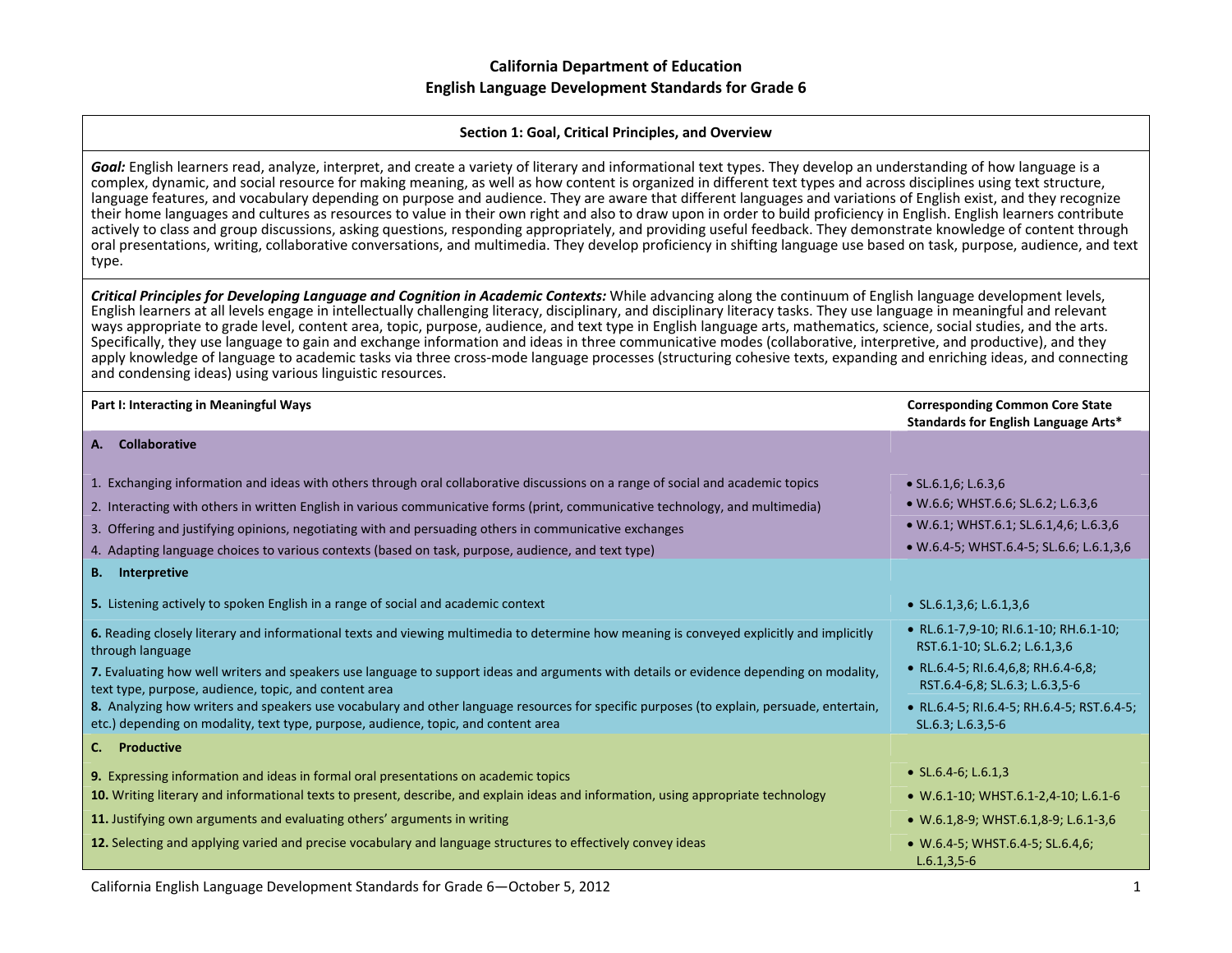| Part II: Learning About How English Works                                                                | <b>Corresponding Common Core State</b><br>Standards for English Language Arts*                                           |
|----------------------------------------------------------------------------------------------------------|--------------------------------------------------------------------------------------------------------------------------|
| <b>Structuring Cohesive Texts</b><br>А.                                                                  |                                                                                                                          |
| 1. Understanding text structure                                                                          | • RL.6.5; RI.6.5; RH.6.5; RST.6.5;<br>W.6.1-5,10; WHST.6.1-2,4-5,10; SL.6.4                                              |
| 2. Understanding cohesion                                                                                | • RI.6.5; RH.6.5; RST.6.5; W.6.1-5,10;<br>WHST.6.1-2,4-5,10; L.6.1,3-6                                                   |
| <b>Expanding and Enriching Ideas</b><br>В.                                                               |                                                                                                                          |
| <b>3.</b> Using verbs and verb phrases<br>4. Using nouns and noun phrases<br>5. Modifying to add details | • W.6.5; WHST.6.5; SL.6.6; L.6.1,3-6<br>• W.6.5; WHST.6.5; SL.6.6; L.6.1,3-6<br>• W.6.4-5; WHST.6.4-5; SL.6.6; L.6.1,3-6 |
| <b>Connecting &amp; Condensing Ideas</b>                                                                 |                                                                                                                          |
| <b>6.</b> Connecting ideas                                                                               | • W.6.1-5; WHST.6.1-2,4-5; SL.6.4,6;<br>$L.6.1, 3-6$                                                                     |
| 7. Condensing ideas                                                                                      | • W.6.1-5; WHST.6.1-2,4-5; SL.6.4,6;<br>$L.6.1, 3-6$                                                                     |
| Part III: Using Foundational Literacy Skills                                                             | $\bullet$ RF.K-1.1-4; RF.2-5.3-4 (as appropriate)                                                                        |

content at the same time they are progressing toward full proficiency in English.

Note: **Examples** provided in specific standards are offered **only as illustrative possibilities** and should not be misinterpreted as the only objectives of instruction or as the only types of language English learners might or should be able to understand or produce.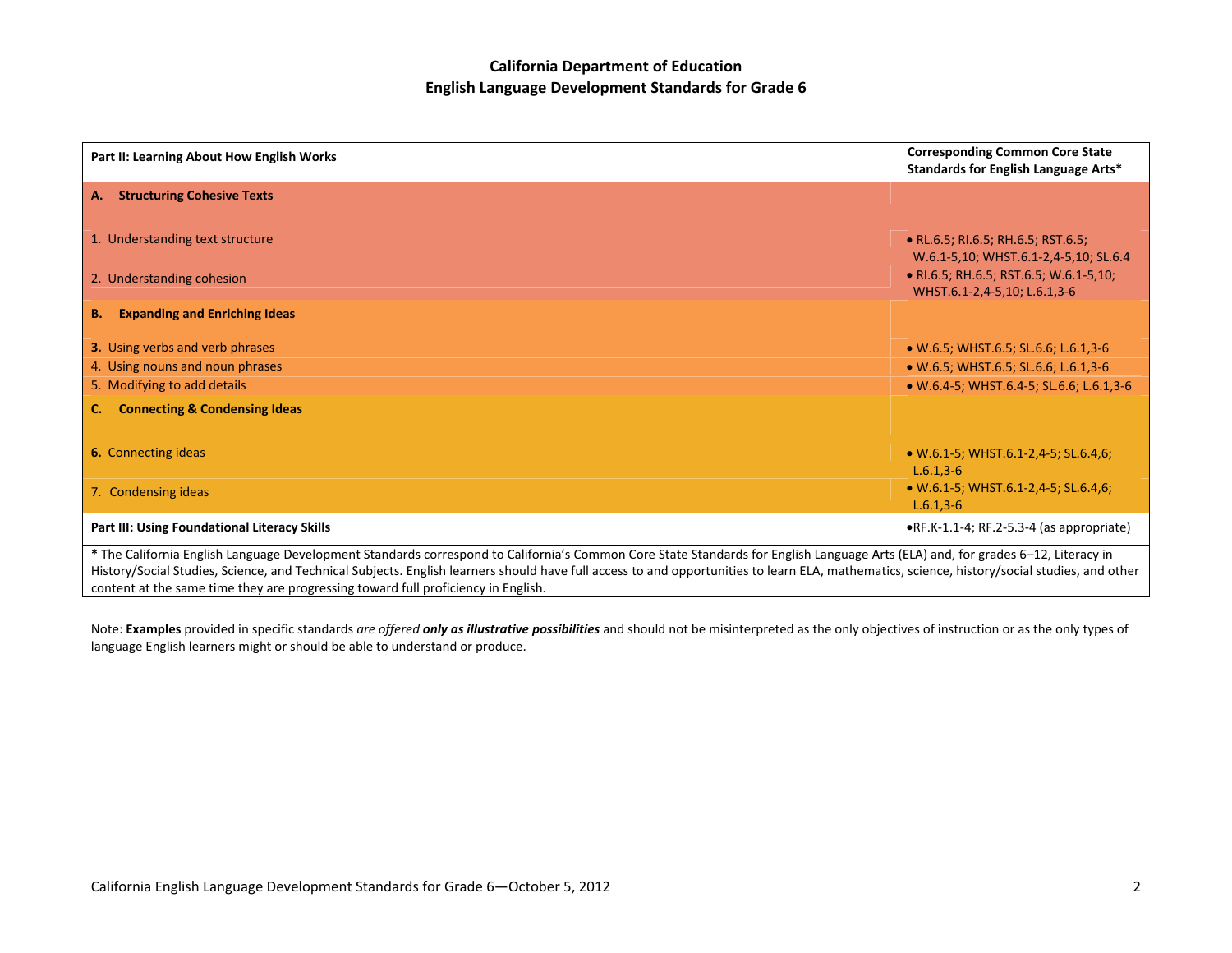|                                                                                                                                                                                                                                                                   |               | Part I: Interacting in Meaningful Ways                                                                                                                                                                                          | Section 2: Elaboration on Critical Principles for Developing Language & Cognition in Academic Contexts                                                                                                                                                |                                                                                                                                                                                                                                               |
|-------------------------------------------------------------------------------------------------------------------------------------------------------------------------------------------------------------------------------------------------------------------|---------------|---------------------------------------------------------------------------------------------------------------------------------------------------------------------------------------------------------------------------------|-------------------------------------------------------------------------------------------------------------------------------------------------------------------------------------------------------------------------------------------------------|-----------------------------------------------------------------------------------------------------------------------------------------------------------------------------------------------------------------------------------------------|
| <b>Texts and Discourse in Context</b>                                                                                                                                                                                                                             |               |                                                                                                                                                                                                                                 | English Language Development Level Continuum                                                                                                                                                                                                          |                                                                                                                                                                                                                                               |
| Part I, strands 1-4 Corresponding Common<br>Core State Standards for English Language<br>Arts:<br>SL.6.1,6; L.6.3,6<br>1.<br>W.6.6; WHST.6.6; SL.6.2; L.6.3,6<br>2.<br>W.6.1; WHST.6.1; SL.6.1,4,6; L.6.3,6<br>3.<br>W.6.4-5; WHST.6.4-5; SL.6.6; L.6.1,3,6<br>4. |               | <b>Emerging</b><br>1. Exchanging information/ideas<br>Engage in conversational exchanges<br>and express ideas on familiar topics<br>by asking and answering yes-no and<br>wh- questions and responding using<br>simple phrases. | <b>Expanding</b><br>1. Exchanging information/ideas<br>Contribute to class, group, and partner<br>discussions by following turn-taking<br>rules, asking relevant questions,<br>affirming others, adding relevant<br>information, and paraphrasing key | <b>Bridging</b><br>1. Exchanging information/ideas<br>Contribute to class, group, and<br>partner discussions by following turn-<br>taking rules, asking relevant<br>questions, affirming others, adding<br>relevant information and evidence, |
| Purposes for using language include:<br>Describing, entertaining, informing,<br>interpreting, analyzing, recounting, explaining,<br>persuading, negotiating, justifying, evaluating,                                                                              |               | 2. Interacting via written English                                                                                                                                                                                              | ideas.<br>2. Interacting via written English                                                                                                                                                                                                          | paraphrasing key ideas, building on<br>responses, and providing useful<br>feedback.<br>2. Interacting via written English                                                                                                                     |
| etc.<br>Text types include:<br>Informational text types include:<br>descriptions or accounts (e.g., scientific,<br>historical, economic, technical), recounts (e.g.,                                                                                              | Collaborative | Engage in short written exchanges<br>with peers and collaborate on simple<br>written texts on familiar topics, using<br>technology when appropriate.                                                                            | Engage in longer written exchanges<br>with peers and collaborate on more<br>detailed written texts on a variety of<br>topics, using technology when<br>appropriate.                                                                                   | Engage in extended written<br>exchanges with peers and collaborate<br>on complex written texts on a variety<br>of topics, using technology when<br>appropriate.                                                                               |
| biography, memoir), information reports,<br>explanations (e.g., causal, factorial),<br>expositions (e.g., speeches, opinion pieces,<br>argument, debate), responses (e.g., literary<br>analysis), etc.<br>Literary text types include:                            | خ             | 3. Supporting opinions and<br>persuading others<br>Negotiate with or persuade others in<br>conversations (e.g., to gain and hold<br>the floor or ask for clarification) using<br>basic learned phrases (e.g., I                 | 3. Supporting opinions and<br>persuading others<br>Negotiate with or persuade others in<br>conversations (e.g., to provide counter-<br>arguments) using an expanded set of<br>learned phrases (I agree with X,                                        | 3. Supporting opinions and<br>persuading others<br>Negotiate with or persuade others in<br>conversations using appropriate<br>register (e.g., to reflect on multiple<br>perspectives) using a variety of                                      |
| stories (e.g., historical fiction, myths, graphic<br>novels), poetry, drama, etc.<br>Audiences include:                                                                                                                                                           |               | think , Would you please repeat<br>that?), as well as open responses.                                                                                                                                                           | but ), as well as open responses.                                                                                                                                                                                                                     | learned phrases, indirect reported<br>speech (e.g., I heard you say X, and<br>Gabriel just pointed out Y), as well as<br>open responses.                                                                                                      |
| Peers (one-to-one)<br>Small group (one-to-group)<br>Whole group (one-to-many)                                                                                                                                                                                     |               | 4. Adapting language choices<br>Adjust language choices according to<br>social setting (e.g., classroom, break<br>time) and audience (e.g., peers,<br>teacher).                                                                 | 4. Adapting language choices<br>Adjust language choices according to<br>purpose (e.g., explaining, persuading,<br>entertaining), task, and audience.                                                                                                  | 4. Adapting language choices<br>Adjust language choices according to<br>task (e.g., facilitating a science<br>experiment, providing peer feedback<br>on a writing assignment), purpose,<br>task, and audience.                                |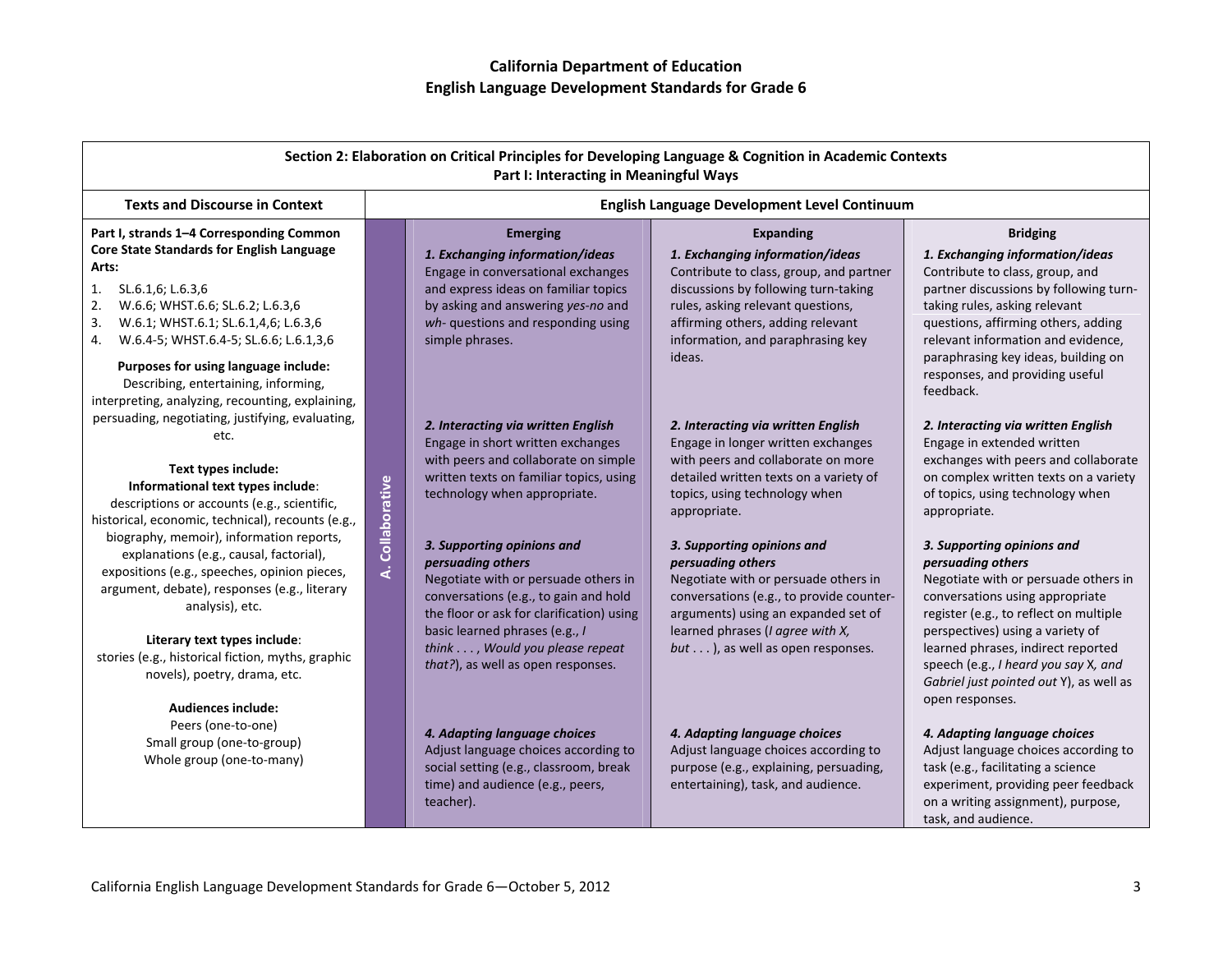| Section 2: Elaboration on Critical Principles for Developing Language & Cognition in Academic Contexts<br>Part I: Interacting in Meaningful Ways                                                                                                                                                    |                           |                                                                                                                                                                                                                                                                                      |                                                                                                                                                                                                                                                                                   |                                                                                                                                                                                                                                                                                |
|-----------------------------------------------------------------------------------------------------------------------------------------------------------------------------------------------------------------------------------------------------------------------------------------------------|---------------------------|--------------------------------------------------------------------------------------------------------------------------------------------------------------------------------------------------------------------------------------------------------------------------------------|-----------------------------------------------------------------------------------------------------------------------------------------------------------------------------------------------------------------------------------------------------------------------------------|--------------------------------------------------------------------------------------------------------------------------------------------------------------------------------------------------------------------------------------------------------------------------------|
| <b>Texts and Discourse in Context</b>                                                                                                                                                                                                                                                               |                           | English Language Development Level Continuum                                                                                                                                                                                                                                         |                                                                                                                                                                                                                                                                                   |                                                                                                                                                                                                                                                                                |
| Part I, strands 5-8 Corresponding Common<br>Core State Standards for English Language                                                                                                                                                                                                               |                           | <b>Emerging</b><br>5. Listening actively                                                                                                                                                                                                                                             | <b>Expanding</b><br>5. Listening actively                                                                                                                                                                                                                                         | <b>Bridging</b><br>5. Listening actively                                                                                                                                                                                                                                       |
| Arts:<br>5.<br>SL.6.1,3,6; L.6.1,3,6<br>RL.6.1-7,9-10; RI.6.1-10; RH.6.1-10;<br>6.<br>RST.6.1-10; SL.6.2; L.6.1,3,6<br>RL.6.4-5; RI.6.4,6,8; RH.6.4-6,8;<br>7.<br>RST.6.4-6,8; SL.6.3; L.6.3,5-6                                                                                                    |                           | Demonstrate active listening in oral<br>presentation activities by asking and<br>answering basic questions with<br>prompting and substantial support.                                                                                                                                | Demonstrate active listening in oral<br>presentation activities by asking and<br>answering detailed questions with<br>occasional prompting and moderate<br>support.                                                                                                               | Demonstrate active listening in oral<br>presentation activities by asking and<br>answering detailed questions with<br>minimal prompting and support.                                                                                                                           |
| 8.<br>RL.6.4-5; RI.6.4-5; RH.6.4-5; RST.6.4-5;<br>SL.6.3; L.6.3,5-6<br>Purposes for using language include:<br>Describing, entertaining, informing,<br>interpreting, analyzing, recounting, explaining,<br>persuading, negotiating, justifying, evaluating,<br>etc.                                 | of 2)                     | 6. Reading/viewing closely<br>a) Explain ideas, phenomena,<br>processes, and text relationships (e.g.,<br>compare/contrast, cause/effect,<br>problem/solution) based on close<br>reading of a variety of grade-level<br>texts and viewing of multimedia with<br>substantial support. | 6. Reading/viewing closely<br>a) Explain ideas, phenomena,<br>processes, and text relationships (e.g.,<br>compare/contrast, cause/effect,<br>problem/solution) based on close<br>reading of a variety of grade-level texts<br>and viewing of multimedia with<br>moderate support. | 6. Reading/viewing closely<br>a) Explain ideas, phenomena,<br>processes, and text relationships (e.g.,<br>compare/contrast, cause/effect,<br>problem/solution) based on close<br>reading of a variety of grade-level<br>texts and viewing of multimedia with<br>light support. |
| Text types include:<br>Informational text types include:<br>descriptions or accounts (e.g., scientific,<br>historical, economic, technical), recounts (e.g.,<br>biography, memoir), information reports,<br>explanations (e.g., causal, factorial),<br>expositions (e.g., speeches, opinion pieces, | Interpretive (page 1<br>ة | b) Express inferences and conclusions<br>drawn based on close reading of<br>grade-level texts and viewing of<br>multimedia using some frequently<br>used verbs (e.g., shows that, based<br>$on$ ).                                                                                   | b) Express inferences and conclusions<br>drawn based on close reading of grade-<br>level texts and viewing of multimedia<br>using a variety of verbs (e.g., suggests<br>that, leads to).                                                                                          | b) Express inferences and conclusions<br>drawn based on close reading of<br>grade-level texts and viewing of<br>multimedia using a variety of precise<br>academic verbs (e.g., indicates that,<br>influences).                                                                 |
| argument, debate), responses (e.g., literary<br>analysis), etc.<br>Literary text types include:<br>stories (e.g., historical fiction, myths, graphic<br>novels), poetry, drama, etc.                                                                                                                |                           | c) Use knowledge of morphology<br>(e.g., affixes, roots, and base words),<br>context, reference materials, and<br>visual cues to determine the meaning<br>of unknown and multiple-meaning<br>words on familiar topics.                                                               | c) Use knowledge of morphology (e.g.,<br>affixes, roots, and base words),<br>context, reference materials, and visual<br>cues to determine the meaning of<br>unknown and multiple-meaning words<br>on familiar and new topics.                                                    | c) Use knowledge of morphology<br>(e.g., affixes, roots, and base words),<br>context, reference materials, and<br>visual cues to determine the meaning,<br>including figurative and connotative<br>meanings, of unknown and multiple-                                          |
| <b>Audiences include:</b><br>Peers (one-to-one)<br>Small group (one-to-group)<br>Whole group (one-to-many)                                                                                                                                                                                          |                           |                                                                                                                                                                                                                                                                                      |                                                                                                                                                                                                                                                                                   | meaning words on a variety of new<br>topics.                                                                                                                                                                                                                                   |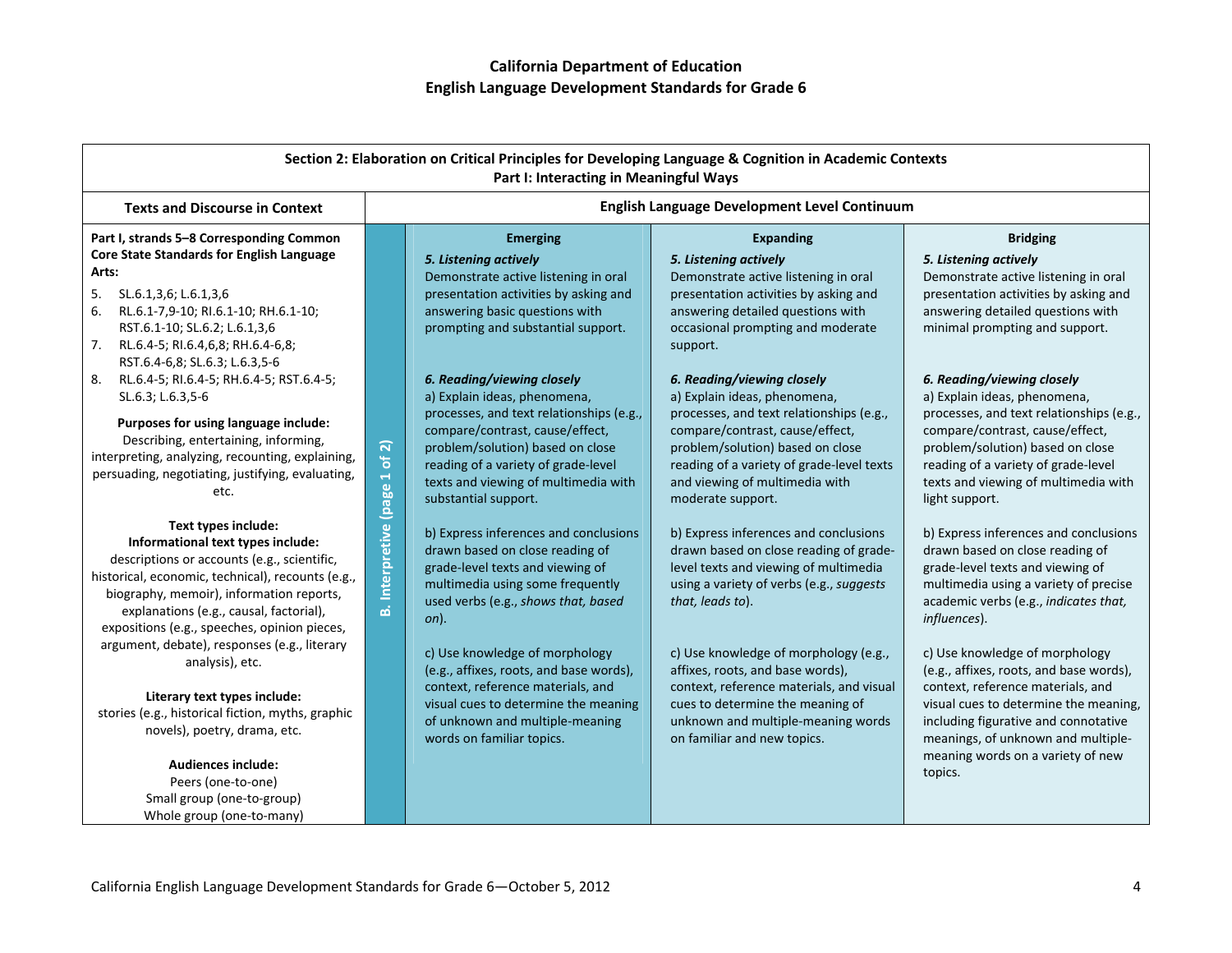| Section 2: Elaboration on Critical Principles for Developing Language & Cognition in Academic Contexts<br>Part I: Interacting in Meaningful Ways                                                                                                                                                                                                                                                                                                                                                                                                                       |                                    |                                                                                                                                                                                                                                                                                                                                  |                                                                                                                                                                                                                                                                                                              |                                                                                                                                                                                                                                                                                                                                                                             |
|------------------------------------------------------------------------------------------------------------------------------------------------------------------------------------------------------------------------------------------------------------------------------------------------------------------------------------------------------------------------------------------------------------------------------------------------------------------------------------------------------------------------------------------------------------------------|------------------------------------|----------------------------------------------------------------------------------------------------------------------------------------------------------------------------------------------------------------------------------------------------------------------------------------------------------------------------------|--------------------------------------------------------------------------------------------------------------------------------------------------------------------------------------------------------------------------------------------------------------------------------------------------------------|-----------------------------------------------------------------------------------------------------------------------------------------------------------------------------------------------------------------------------------------------------------------------------------------------------------------------------------------------------------------------------|
| <b>Texts and Discourse in Context</b>                                                                                                                                                                                                                                                                                                                                                                                                                                                                                                                                  |                                    | English Language Development Level Continuum                                                                                                                                                                                                                                                                                     |                                                                                                                                                                                                                                                                                                              |                                                                                                                                                                                                                                                                                                                                                                             |
| Part I, strands 5-8 Corresponding Common<br>Core State Standards for English Language<br>Arts:<br>5.<br>SL.6.1,3,6; L.6.1,3,6<br>RL.6.1-7,9-10; RI.6.1-10; RH.6.1-10;<br>6.<br>RST.6.1-10; SL.6.2; L.6.1,3,6<br>RL.6.4-5; RI.6.4,6,8; RH.6.4-6,8;<br>7.<br>RST.6.4-6,8; SL.6.3; L.6.3,5-6<br>RL.6.4-5; RI.6.4-5; RH.6.4-5; RST.6.4-5;<br>8.<br>SL.6.3; L.6.3,5-6                                                                                                                                                                                                       |                                    | <b>Emerging</b><br>7. Evaluating language choices<br>Explain how well writers and speakers<br>use language to support ideas and<br>arguments with detailed evidence<br>(e.g., identifying the precise<br>vocabulary used to present evidence,<br>or the phrasing used to signal a shift<br>in meaning) with substantial support. | <b>Expanding</b><br>7. Evaluating language choices<br>Explain how well writers and speakers<br>use specific language to present ideas<br>or support arguments and provide<br>detailed evidence (e.g., showing the<br>clarity of the phrasing used to present<br>an argument) with moderate support.          | <b>Bridging</b><br>7. Evaluating language choices<br>Explain how well writers and speakers<br>use specific language resources to<br>present ideas or support arguments<br>and provide detailed evidence (e.g.,<br>identifying the specific language used<br>to present ideas and claims that are<br>well supported and distinguishing<br>them from those that are not) with |
| Purposes for using language include:<br>Describing, entertaining, informing,<br>interpreting, analyzing, recounting,<br>explaining, persuading, negotiating, justifying,<br>evaluating, etc.<br>Text types include:<br>Informational text types include:<br>descriptions or accounts (e.g., scientific,<br>historical, economic, technical), recounts<br>(e.g., biography, memoir), information<br>reports, explanations (e.g., causal, factorial),<br>expositions (e.g., speeches, opinion pieces,<br>argument, debate), responses (e.g., literary<br>analysis), etc. | of2)<br>Interpretive (page 2<br>هأ | 8. Analyzing language choices<br>Explain how phrasing or different<br>common words with similar meaning<br>(e.g., choosing to use the word cheap<br>versus the phrase a good saver)<br>produce different effects on the<br>audience.                                                                                             | 8. Analyzing language choices<br>Explain how phrasing, different words<br>with similar meaning (e.g., describing a<br>character as stingy versus economical),<br>or figurative language (e.g., The room<br>was depressed and gloomy.) produce<br>shades of meaning and different<br>effects on the audience. | light support.<br>8. Analyzing language choices<br>Explain how phrasing, different words<br>with similar meaning (e.g., stingy-<br>economical-unwasteful-thrifty), or<br>figurative language (e.g., The room<br>was depressed and gloomy.) produce<br>shades of meaning, nuances, and<br>different effects on the audience.                                                 |
| Literary text types include:<br>stories (e.g., historical fiction, myths, graphic<br>novels), poetry, drama, etc.<br><b>Audiences include:</b><br>Peers (one-to-one)<br>Small group (one-to-group)<br>Whole group (one-to-many)                                                                                                                                                                                                                                                                                                                                        |                                    |                                                                                                                                                                                                                                                                                                                                  |                                                                                                                                                                                                                                                                                                              |                                                                                                                                                                                                                                                                                                                                                                             |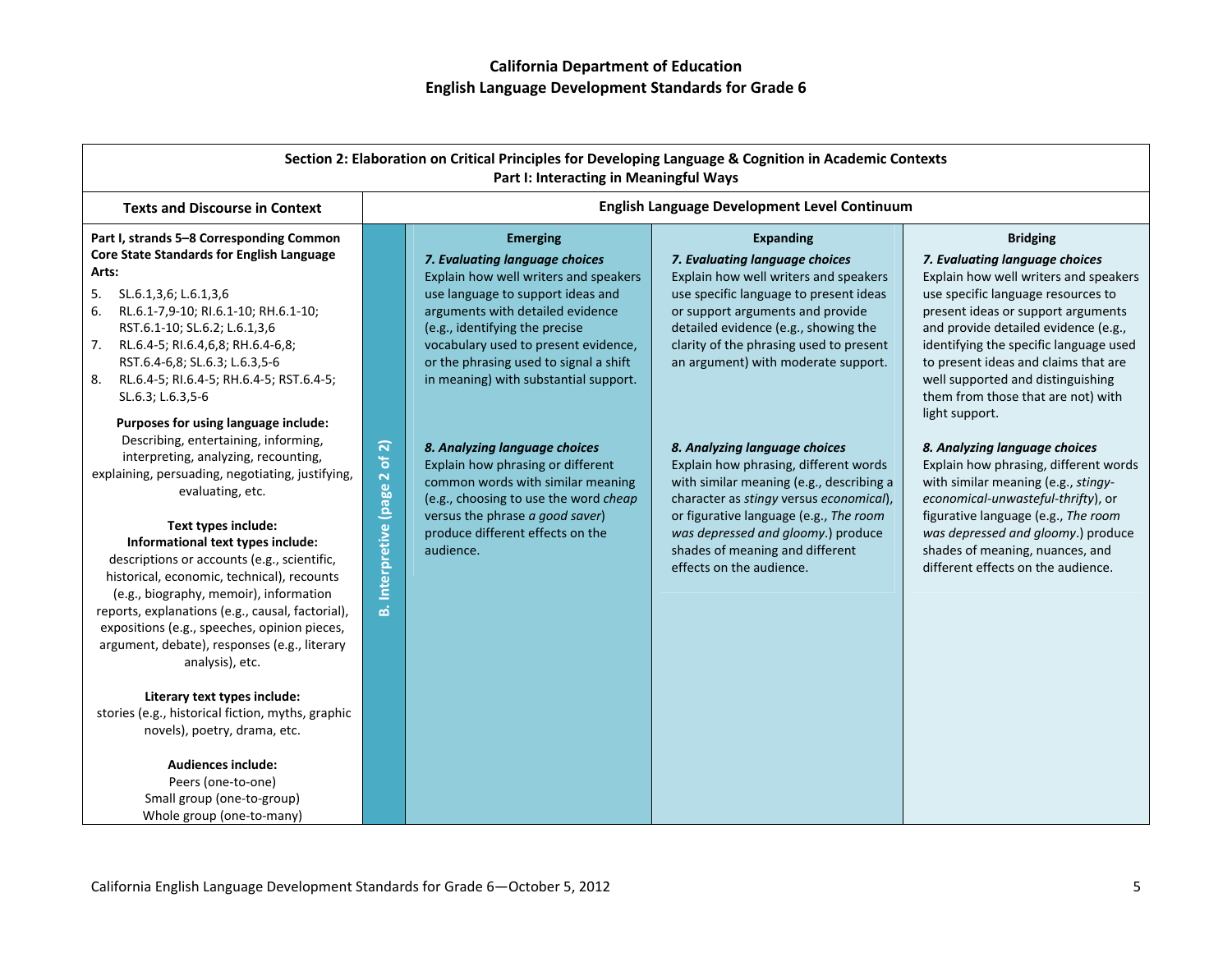| Section 2: Elaboration on Critical Principles for Developing Language & Cognition in Academic Contexts<br>Part I: Interacting in Meaningful Ways |                          |                                                                               |                                                                     |                                                                           |  |  |
|--------------------------------------------------------------------------------------------------------------------------------------------------|--------------------------|-------------------------------------------------------------------------------|---------------------------------------------------------------------|---------------------------------------------------------------------------|--|--|
| <b>Texts and Discourse in Context</b>                                                                                                            |                          | English Language Development Level Continuum                                  |                                                                     |                                                                           |  |  |
| Part I, strands 9-12 Corresponding Common                                                                                                        |                          | <b>Emerging</b>                                                               | <b>Expanding</b>                                                    | <b>Bridging</b>                                                           |  |  |
| Core State Standards for English Language                                                                                                        |                          | 9. Presenting                                                                 | 9. Presenting                                                       | 9. Presenting                                                             |  |  |
| Arts:                                                                                                                                            |                          | Plan and deliver brief oral                                                   | Plan and deliver longer oral                                        | Plan and deliver longer oral                                              |  |  |
| 9.<br>SL.6.4-6; L.6.1,3,5,6                                                                                                                      |                          | presentations on a variety of topics                                          | presentations on a variety of topics                                | presentations on a variety of topics                                      |  |  |
| W.6.1-10; WHST.6.1-10; L.6.1-3,6<br>10.                                                                                                          |                          | and content areas.                                                            | and content areas, using details and                                | and content areas, using reasoning                                        |  |  |
| 11. W.6.1,4,8-10; WHST.6.1,4,8-10; SL.6.3,6;                                                                                                     |                          |                                                                               | evidence to support ideas.                                          | and evidence to support ideas, as well                                    |  |  |
| $L.6.1 - 3.6$<br>12. RL.6.1-4; RI.6.1,2,4; W.6.1-10; WHST.6.1-                                                                                   |                          |                                                                               |                                                                     | as growing understanding of register.                                     |  |  |
| 10; SL.6.1,2,4,6; L.6.3-6                                                                                                                        |                          | 10. Writing                                                                   | 10. Writing                                                         | 10. Writing                                                               |  |  |
|                                                                                                                                                  |                          | a) Write short literary and                                                   | a) Write longer literary and                                        | a) Write longer and more detailed                                         |  |  |
| Purposes for using language include:                                                                                                             |                          | informational texts (e.g., an argument                                        | informational texts (e.g., an argument                              | literary and informational texts (e.g.,                                   |  |  |
| Describing, entertaining, informing,                                                                                                             |                          | for protecting the rainforests)                                               | for protecting the rainforests)                                     | an argument for protecting the                                            |  |  |
| interpreting, analyzing, recounting,                                                                                                             |                          | collaboratively (e.g., with peers) and                                        | collaboratively (e.g., with peers) and                              | rainforests) collaboratively (e.g., with                                  |  |  |
| explaining, persuading, negotiating, justifying,<br>evaluating, etc.                                                                             |                          | independently.                                                                | independently using appropriate text                                | peers) and independently using                                            |  |  |
|                                                                                                                                                  |                          |                                                                               | organization.                                                       | appropriate text organization and                                         |  |  |
| Text types include:                                                                                                                              |                          |                                                                               |                                                                     | growing understanding of register.                                        |  |  |
| Informational text types include:                                                                                                                | Productive (page 1 of 2) |                                                                               |                                                                     |                                                                           |  |  |
| descriptions or accounts (e.g., scientific,                                                                                                      |                          | b) Write brief summaries of texts and<br>experiences using complete sentences | b) Write increasingly concise<br>summaries of texts and experiences | b) Write clear and coherent<br>summaries of texts and experiences         |  |  |
| historical, economic, technical), recounts                                                                                                       |                          | and key words (e.g., from notes or                                            | using complete sentences and key                                    | using complete and concise sentences                                      |  |  |
| (e.g., biography, memoir), information                                                                                                           |                          | graphic organizers).                                                          | words (e.g., from notes or graphic                                  | and key words (e.g., from notes or                                        |  |  |
| reports, explanations (e.g., causal, factorial),                                                                                                 |                          |                                                                               | organizers).                                                        | graphic organizers).                                                      |  |  |
| expositions (e.g., speeches, opinion pieces,                                                                                                     |                          |                                                                               |                                                                     |                                                                           |  |  |
| argument, debate), responses (e.g., literary                                                                                                     |                          | 11. Justifying/arguing                                                        | 11. Justifying/arguing                                              | 11. Justifying/arguing                                                    |  |  |
| analysis), etc.                                                                                                                                  |                          | a) Justify opinions by providing some                                         | a) Justify opinions or persuade others                              | a) Justify opinions or persuade others                                    |  |  |
| Literary text types include:                                                                                                                     |                          | textual evidence (e.g., quoting from                                          | by providing relevant textual evidence                              | by providing detailed and relevant                                        |  |  |
| stories (e.g., historical fiction, myths, graphic                                                                                                |                          | the text) or relevant background                                              | (e.g., quoting from the text or                                     | textual evidence (e.g., quoting from                                      |  |  |
| novels), poetry, drama, etc.                                                                                                                     |                          | knowledge with substantial support.                                           | referring to what the text says) or                                 | the text directly or referring to                                         |  |  |
|                                                                                                                                                  |                          |                                                                               | relevant background knowledge with<br>moderate support.             | specific textual evidence) or relevant<br>background knowledge with light |  |  |
| <b>Audiences include:</b>                                                                                                                        |                          |                                                                               |                                                                     | support.                                                                  |  |  |
| Peers (one-to-one)                                                                                                                               |                          |                                                                               |                                                                     |                                                                           |  |  |
| Small group (one-to-group)                                                                                                                       |                          | b) Express attitude and opinions or                                           | b) Express attitude and opinions or                                 | b) Express attitude and opinions or                                       |  |  |
| Whole group (one-to-many)                                                                                                                        |                          | temper statements with some basic                                             | temper statements with a variety of                                 | temper statements with nuanced                                            |  |  |
|                                                                                                                                                  |                          | modal expressions (e.g., can, has to).                                        | familiar modal expressions (e.g.,                                   | modal expressions (e.g.,                                                  |  |  |
|                                                                                                                                                  |                          |                                                                               | maybe/probably, can/could, must).                                   | probably/certainly/definitely,                                            |  |  |
|                                                                                                                                                  |                          |                                                                               |                                                                     | should/would, might) and phrasing                                         |  |  |
|                                                                                                                                                  |                          |                                                                               |                                                                     | (e.g., In my opinion).                                                    |  |  |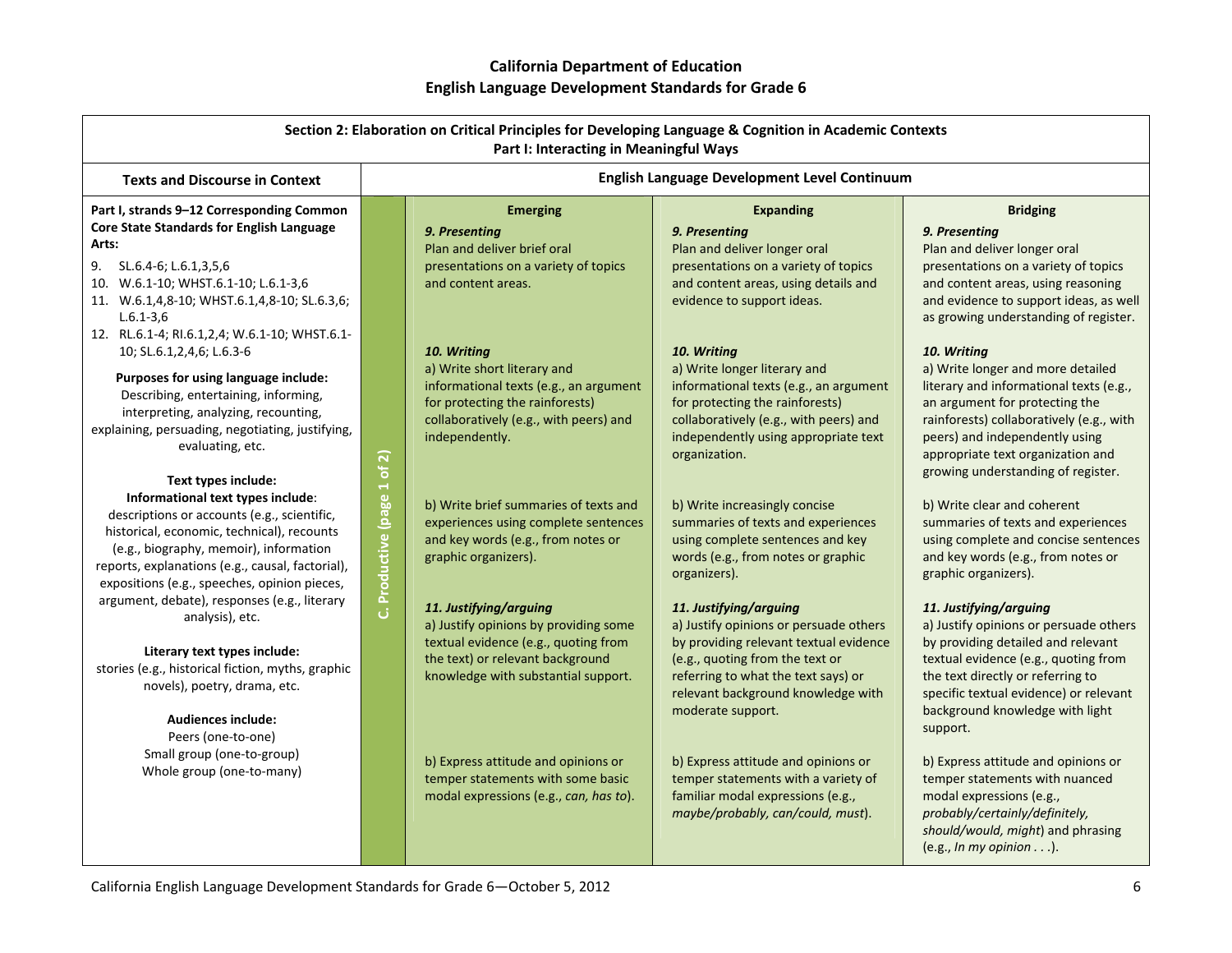|                                                                                                                                                                                                                                                                                                                                                                                                                                                                                                                                                                        |                                | Part I: Interacting in Meaningful Ways                                                                                                                                                                                                                 | Section 2: Elaboration on Critical Principles for Developing Language & Cognition in Academic Contexts                                                                                                                                                                                                                                |                                                                                                                                                                                                                                                                                                                         |
|------------------------------------------------------------------------------------------------------------------------------------------------------------------------------------------------------------------------------------------------------------------------------------------------------------------------------------------------------------------------------------------------------------------------------------------------------------------------------------------------------------------------------------------------------------------------|--------------------------------|--------------------------------------------------------------------------------------------------------------------------------------------------------------------------------------------------------------------------------------------------------|---------------------------------------------------------------------------------------------------------------------------------------------------------------------------------------------------------------------------------------------------------------------------------------------------------------------------------------|-------------------------------------------------------------------------------------------------------------------------------------------------------------------------------------------------------------------------------------------------------------------------------------------------------------------------|
| <b>Texts and Discourse in Context</b>                                                                                                                                                                                                                                                                                                                                                                                                                                                                                                                                  |                                |                                                                                                                                                                                                                                                        | English Language Development Level Continuum                                                                                                                                                                                                                                                                                          |                                                                                                                                                                                                                                                                                                                         |
| Part I, strands 9-12 Corresponding Common<br>Core State Standards for English Language<br>Arts:<br>SL.6.4-6; L.6.1,3,5,6<br>9.<br>W.6.1-10; WHST.6.1-10; L.6.1-3,6<br>10.<br>11. W.6.1,4,8-10; WHST.6.1,4,8-10; SL.6.3,6;<br>$L.6.1 - 3.6$<br>12. RL.6.1-4; RI.6.1,2,4; W.6.1-10;<br>WHST.6.1-10; SL.6.1,2,4,6; L.6.3-6                                                                                                                                                                                                                                                |                                | <b>Emerging</b><br>12. Selecting language resources<br>a) Use a select number of general<br>academic words (e.g., author, chart)<br>and domain-specific words (e.g.,<br>scene, cell, fraction) to create some<br>precision while speaking and writing. | <b>Expanding</b><br>12. Selecting language resources<br>a) Use a growing set of academic<br>words (e.g., author, chart, global,<br>affect), domain-specific words (e.g.,<br>scene, setting, plot, point of view,<br>fraction, cell membrane, democracy),<br>synonyms, and antonyms to create<br>precision and shades of meaning while | <b>Bridging</b><br>12. Selecting language resources<br>a) Use an expanded set of general<br>academic words (e.g., affect,<br>evidence, demonstrate, reluctantly),<br>domain-specific words (e.g., scene,<br>setting, plot, point of view, fraction,<br>cell membrane, democracy),<br>synonyms, antonyms, and figurative |
| Purposes for using language include:<br>Describing, entertaining, informing,<br>interpreting, analyzing, recounting,<br>explaining, persuading, negotiating,<br>justifying, evaluating, etc.<br>Text types include:<br>Informational text types include:<br>descriptions or accounts (e.g., scientific,<br>historical, economic, technical), recounts<br>(e.g., biography, memoir), information<br>reports, explanations (e.g., causal, factorial),<br>expositions (e.g., speeches, opinion pieces,<br>argument, debate), responses (e.g., literary<br>analysis), etc. | Productive (page 2 of 2)<br>ان | b) Use knowledge of morphology to<br>appropriately select affixes in basic<br>ways (e.g., She likes X.).                                                                                                                                               | speaking and writing.<br>b) Use knowledge of morphology to<br>appropriately select affixes in a<br>growing number of ways to<br>manipulate language (e.g., She likes X.<br>That's impossible.).                                                                                                                                       | language to create precision and<br>shades of meaning while speaking<br>and writing.<br>b) Use knowledge of morphology to<br>appropriately select affixes in a<br>variety of ways to manipulate<br>language (e.g., changing observe -><br>observation, reluctant -> reluctantly,<br>produce -> production, etc.).       |
| Literary text types include:<br>stories (e.g., historical fiction, myths, graphic<br>novels), poetry, drama, etc.<br><b>Audiences include:</b><br>Peers (one-to-one)<br>Small group (one-to-group)<br>Whole group (one-to-many)                                                                                                                                                                                                                                                                                                                                        |                                |                                                                                                                                                                                                                                                        |                                                                                                                                                                                                                                                                                                                                       |                                                                                                                                                                                                                                                                                                                         |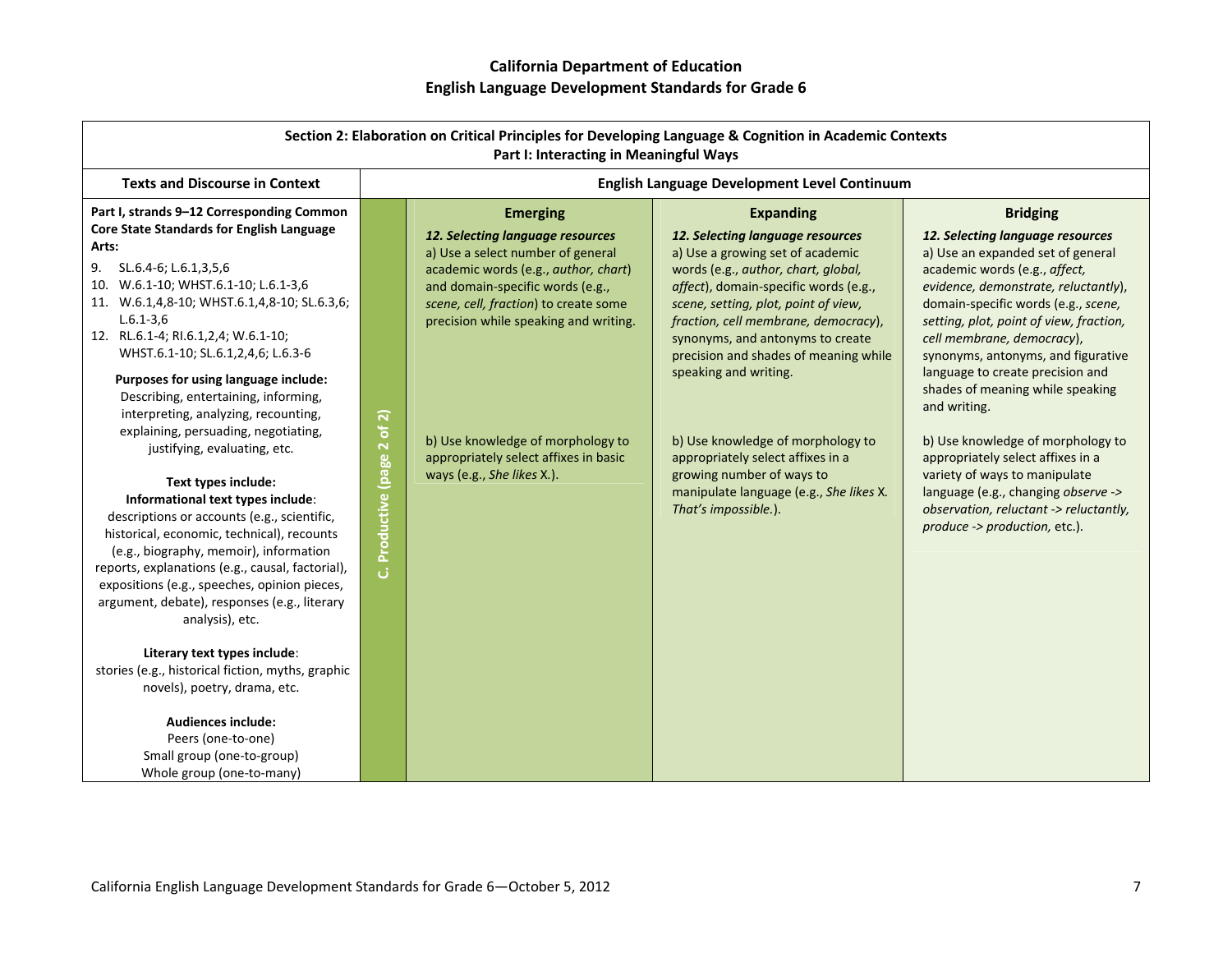| Section 2: Elaboration on Critical Principles for Developing Language & Cognition in Academic Contexts<br>Part II: Learning About How English Works                                                                                                                                                                                                                                                                                                                                                                                                                                                                                                                                                                                                                                                                                                                                                                                                                                                                                                                            |                                        |                                                                                                                                                                                                                                                                                                                                                                                                                                                                                                                                                                                                                                                                                                                                                                                                                                                               |                                                                                                                                                                                                                                                                                                                                                                                                                                                                                                                                                                                                                                                                                                                                                                                                                                                                                                                                                                                                     |                                                                                                                                                                                                                                                                                                                                                                                                                                                                                                                                                                                                                                                                                                                                                                                                                                                                                                                                                                                       |
|--------------------------------------------------------------------------------------------------------------------------------------------------------------------------------------------------------------------------------------------------------------------------------------------------------------------------------------------------------------------------------------------------------------------------------------------------------------------------------------------------------------------------------------------------------------------------------------------------------------------------------------------------------------------------------------------------------------------------------------------------------------------------------------------------------------------------------------------------------------------------------------------------------------------------------------------------------------------------------------------------------------------------------------------------------------------------------|----------------------------------------|---------------------------------------------------------------------------------------------------------------------------------------------------------------------------------------------------------------------------------------------------------------------------------------------------------------------------------------------------------------------------------------------------------------------------------------------------------------------------------------------------------------------------------------------------------------------------------------------------------------------------------------------------------------------------------------------------------------------------------------------------------------------------------------------------------------------------------------------------------------|-----------------------------------------------------------------------------------------------------------------------------------------------------------------------------------------------------------------------------------------------------------------------------------------------------------------------------------------------------------------------------------------------------------------------------------------------------------------------------------------------------------------------------------------------------------------------------------------------------------------------------------------------------------------------------------------------------------------------------------------------------------------------------------------------------------------------------------------------------------------------------------------------------------------------------------------------------------------------------------------------------|---------------------------------------------------------------------------------------------------------------------------------------------------------------------------------------------------------------------------------------------------------------------------------------------------------------------------------------------------------------------------------------------------------------------------------------------------------------------------------------------------------------------------------------------------------------------------------------------------------------------------------------------------------------------------------------------------------------------------------------------------------------------------------------------------------------------------------------------------------------------------------------------------------------------------------------------------------------------------------------|
| <b>Texts and Discourse in Context</b>                                                                                                                                                                                                                                                                                                                                                                                                                                                                                                                                                                                                                                                                                                                                                                                                                                                                                                                                                                                                                                          |                                        |                                                                                                                                                                                                                                                                                                                                                                                                                                                                                                                                                                                                                                                                                                                                                                                                                                                               | English Language Development Level Continuum                                                                                                                                                                                                                                                                                                                                                                                                                                                                                                                                                                                                                                                                                                                                                                                                                                                                                                                                                        |                                                                                                                                                                                                                                                                                                                                                                                                                                                                                                                                                                                                                                                                                                                                                                                                                                                                                                                                                                                       |
| Part II, strands 1-2 Corresponding Common<br>Core State Standards for English Language<br>Arts:<br>1.<br>RL.6.5; RI.6.5; RH.6.5; RST.6.5; W.6.1-<br>5,10; WHST.6.1-2,4-5,10; SL.6.4<br>2.<br>RI.6.5; RH.6.5; RST.6.5; W.6.1-5,10;<br>WHST.6.1-2,4-5,10; L.6.1,3-6<br>Purposes for using language include:<br>Describing, entertaining, informing,<br>interpreting, analyzing, recounting,<br>explaining, persuading, negotiating,<br>justifying, evaluating, etc.<br>Text types include:<br>Informational text types include:<br>descriptions or accounts (e.g., scientific,<br>historical, economic, technical), recounts<br>(e.g., biography, memoir), information<br>reports, explanations (e.g., causal, factorial),<br>expositions (e.g., speeches, opinion pieces,<br>argument, debate), responses (e.g., literary<br>analysis), etc.<br>Literary text types include:<br>stories (e.g., historical fiction, myths, graphic<br>novels), poetry, drama, etc.<br><b>Audiences include:</b><br>Peers (one-to-one)<br>Small group (one-to-group)<br>Whole group (one-to-many) | <b>Structuring Cohesive Texts</b><br>4 | <b>Emerging</b><br>1. Understanding text structure<br>Apply basic understanding of how<br>different text types are organized to<br>express ideas (e.g., how a narrative is<br>organized sequentially with<br>predictable stages versus how<br>arguments are organized around<br>ideas) to comprehending texts and<br>writing basic texts.<br>2. Understanding cohesion<br>a) Apply basic understanding of<br>language resources for referring the<br>reader back or forward in text (e.g.,<br>how pronouns refer back to nouns in<br>text) to comprehending texts and<br>writing basic texts.<br>b) Apply basic understanding of how<br>ideas, events, or reasons are linked<br>throughout a text using a select set of<br>everyday connecting words or<br>phrases (e.g., first/next, at the<br>beginning) to comprehending texts<br>and writing basic texts. | <b>Expanding</b><br>1. Understanding text structure<br>Apply growing understanding of how<br>different text types are organized to<br>express ideas (e.g., how a narrative is<br>organized sequentially with<br>predictable stages versus how<br>arguments are structured logically<br>around reasons and evidence) to<br>comprehending texts and writing texts<br>with increasing cohesion.<br>2. Understanding cohesion<br>a) Apply growing understanding of<br>language resources for referring the<br>reader back or forward in text (e.g.,<br>how pronouns or synonyms refer back<br>to nouns in text) to comprehending<br>texts and writing texts with increasing<br>cohesion.<br>b) Apply growing understanding of<br>how ideas, events, or reasons are<br>linked throughout a text using a<br>variety of connecting words or phrases<br>(e.g., for example, in the first place, as<br>a result, on the other hand) to<br>comprehending texts and writing texts<br>with increasing cohesion. | <b>Bridging</b><br>1. Understanding text structure<br>Apply increasing understanding of<br>how different text types are organized<br>to express ideas (e.g., how a historical<br>account is organized chronologically<br>versus how arguments are structured<br>logically around reasons and<br>evidence) to comprehending texts<br>and writing cohesive texts.<br>2. Understanding cohesion<br>a) Apply increasing understanding of<br>language resources for referring the<br>reader back or forward in text (e.g.,<br>how pronouns, synonyms, or<br>nominalizations refer back to nouns in<br>text) to comprehending texts and<br>writing cohesive texts.<br>b) Apply increasing understanding of<br>how ideas, events, or reasons are<br>linked throughout a text using an<br>increasing variety of academic<br>connecting and transitional words or<br>phrases (e.g., consequently,<br>specifically, however, moreover) to<br>comprehending texts and writing<br>cohesive texts. |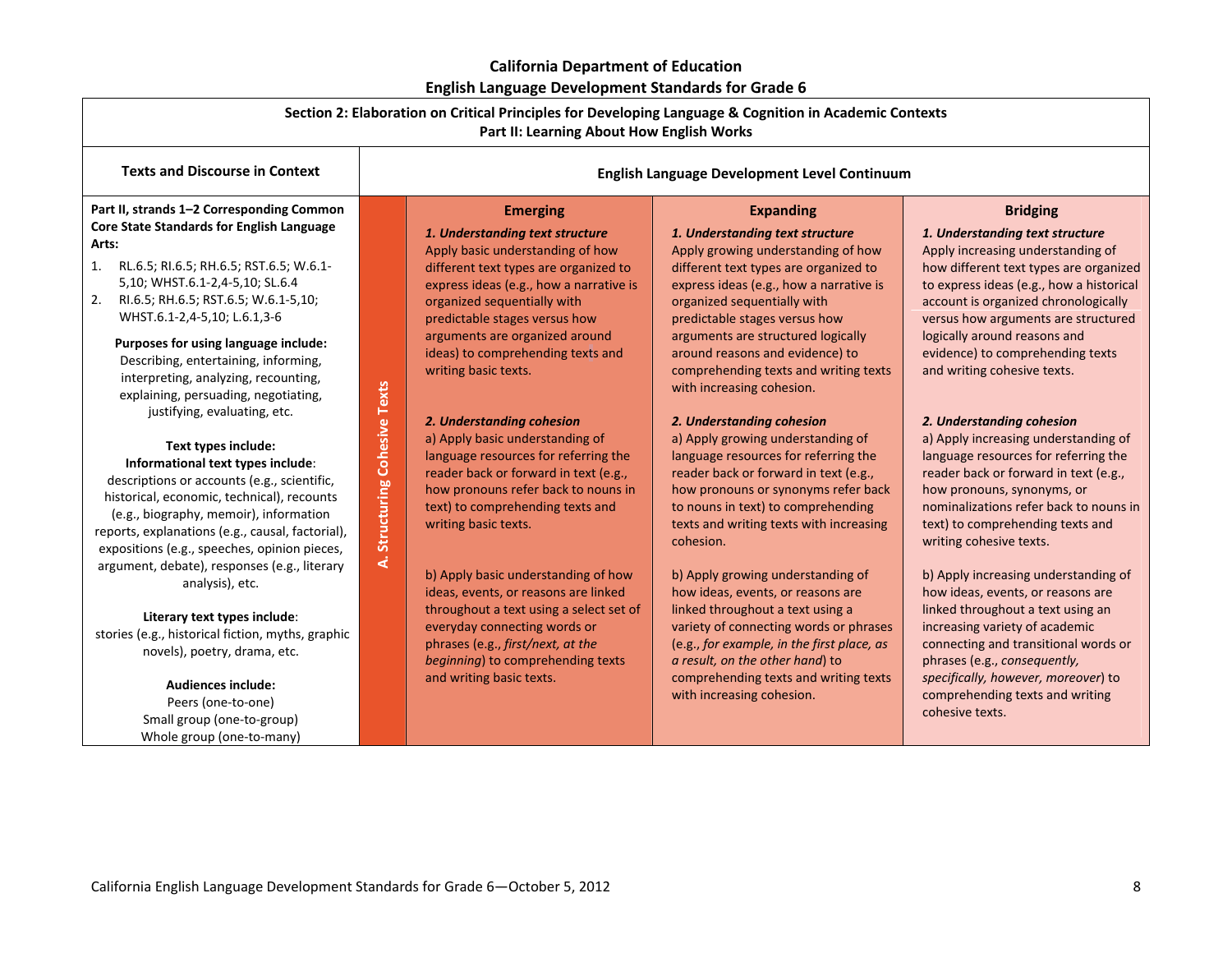| Section 2: Elaboration on Critical Principles for Developing Language & Cognition in Academic Contexts<br>Part II: Learning About How English Works                                                                                                                                                                                                                                                     |                                                |                                                                                                                                                                                                                                                                                                                                                                                       |                                                                                                                                                                                                                                                                                                                                                                                                  |                                                                                                                                                                                                                                                                                                                                                                                                                         |
|---------------------------------------------------------------------------------------------------------------------------------------------------------------------------------------------------------------------------------------------------------------------------------------------------------------------------------------------------------------------------------------------------------|------------------------------------------------|---------------------------------------------------------------------------------------------------------------------------------------------------------------------------------------------------------------------------------------------------------------------------------------------------------------------------------------------------------------------------------------|--------------------------------------------------------------------------------------------------------------------------------------------------------------------------------------------------------------------------------------------------------------------------------------------------------------------------------------------------------------------------------------------------|-------------------------------------------------------------------------------------------------------------------------------------------------------------------------------------------------------------------------------------------------------------------------------------------------------------------------------------------------------------------------------------------------------------------------|
| <b>Texts and Discourse in Context</b>                                                                                                                                                                                                                                                                                                                                                                   |                                                |                                                                                                                                                                                                                                                                                                                                                                                       | English Language Development Level Continuum                                                                                                                                                                                                                                                                                                                                                     |                                                                                                                                                                                                                                                                                                                                                                                                                         |
| Part II, strands 3-5 Corresponding Common<br>Core State Standards for English Language<br>Arts:<br>3.<br>W.6.5; WHST.6.5; SL.6.6; L.6.1,3-6<br>W.6.5; WHST.6.5; SL.6.6; L.6.1,3-6<br>4.<br>5.<br>W.6.4-5; WHST.6.4-5; SL.6.6; L.6.1,3-6<br>Purposes for using language include:<br>Describing, entertaining, informing,<br>interpreting, analyzing, recounting,<br>explaining, persuading, negotiating, |                                                | <b>Emerging</b><br>3. Using verbs and verb phrases<br>Use a variety of verb types (e.g.,<br>doing, saying, being/having,<br>thinking/feeling), tenses (e.g.,<br>present, past, future), and aspects<br>(e.g., simple, progressive) appropriate<br>for the text type and discipline (e.g.,<br>simple past and past progressive for<br>recounting an experience) on familiar<br>topics. | <b>Expanding</b><br>3. Using verbs and verb phrases<br>Use various verb types (e.g., doing,<br>saying, being/having, thinking/feeling,<br>reporting), tenses (e.g., present, past,<br>future), and aspects (e.g., simple,<br>progressive, perfect) appropriate for<br>the task, text type, and discipline (e.g.,<br>simple present for literary analysis) on<br>an increasing variety of topics. | <b>Bridging</b><br>3. Using verbs and verb phrases<br>Use various verb types (e.g., doing,<br>saying, being/having, thinking/feeling,<br>reporting), tenses (e.g., present, past,<br>future), and aspects (e.g., simple,<br>progressive, perfect) appropriate for<br>the task, text type, and discipline<br>(e.g., the present perfect to describe<br>previously made claims or<br>conclusions) on a variety of topics. |
| justifying, evaluating, etc.<br>Text types include:<br>Informational text types include:<br>descriptions or accounts (e.g., scientific,<br>historical, economic, technical), recounts<br>(e.g., biography, memoir), information<br>reports, explanations (e.g., causal, factorial),<br>expositions (e.g., speeches, opinion pieces,<br>argument, debate), responses (e.g., literary<br>analysis), etc.  | Enriching Ideas<br>ಠ<br><b>Expanding</b><br>ക് | 4. Using nouns and noun phrases<br>Expand noun phrases in simple ways<br>(e.g., adding a sensory adjective to a<br>noun) in order to enrich the meaning<br>of sentences and add details about<br>ideas, people, things, etc.                                                                                                                                                          | 4. Using nouns and noun phrases<br>Expand noun phrases in a variety of<br>ways (e.g., adding comparative/<br>superlative adjectives to noun phrases<br>or simple clause embedding) in order<br>to enrich the meaning of sentences<br>and add details about ideas, people,<br>things, etc.                                                                                                        | 4. Using nouns and noun phrases<br>Expand noun phrases in an increasing<br>variety of ways (e.g., adding<br>comparative/superlative and general<br>academic adjectives to noun phrases<br>or more complex clause embedding)<br>in order to enrich the meaning of<br>sentences and add details about<br>ideas, people, things, etc.                                                                                      |
| Literary text types include:<br>stories (e.g., historical fiction, myths, graphic<br>novels), poetry, drama, etc.<br><b>Audiences include:</b><br>Peers (one-to-one)<br>Small group (one-to-group)<br>Whole group (one-to-many)                                                                                                                                                                         |                                                | 5. Modifying to add details<br><b>Expand sentences with simple</b><br>adverbials (e.g., adverbs, adverb<br>phrases, prepositional phrases) to<br>provide details (e.g., time, manner,<br>place, cause) about a familiar activity<br>or process.                                                                                                                                       | 5. Modifying to add details<br>Expand sentences with an increasing<br>variety of adverbials (e.g., adverbs,<br>adverb phrases, prepositional phrases)<br>to provide details (e.g., time, manner,<br>place, cause) about a familiar or new<br>activity or process.                                                                                                                                | 5. Modifying to add details<br>Expand sentences with a variety of<br>adverbials (e.g., adverbs, adverb<br>phrases and clauses, prepositional<br>phrases) to provide details (e.g., time,<br>manner, place, cause) about a variety<br>of familiar and new activities and<br>processes.                                                                                                                                   |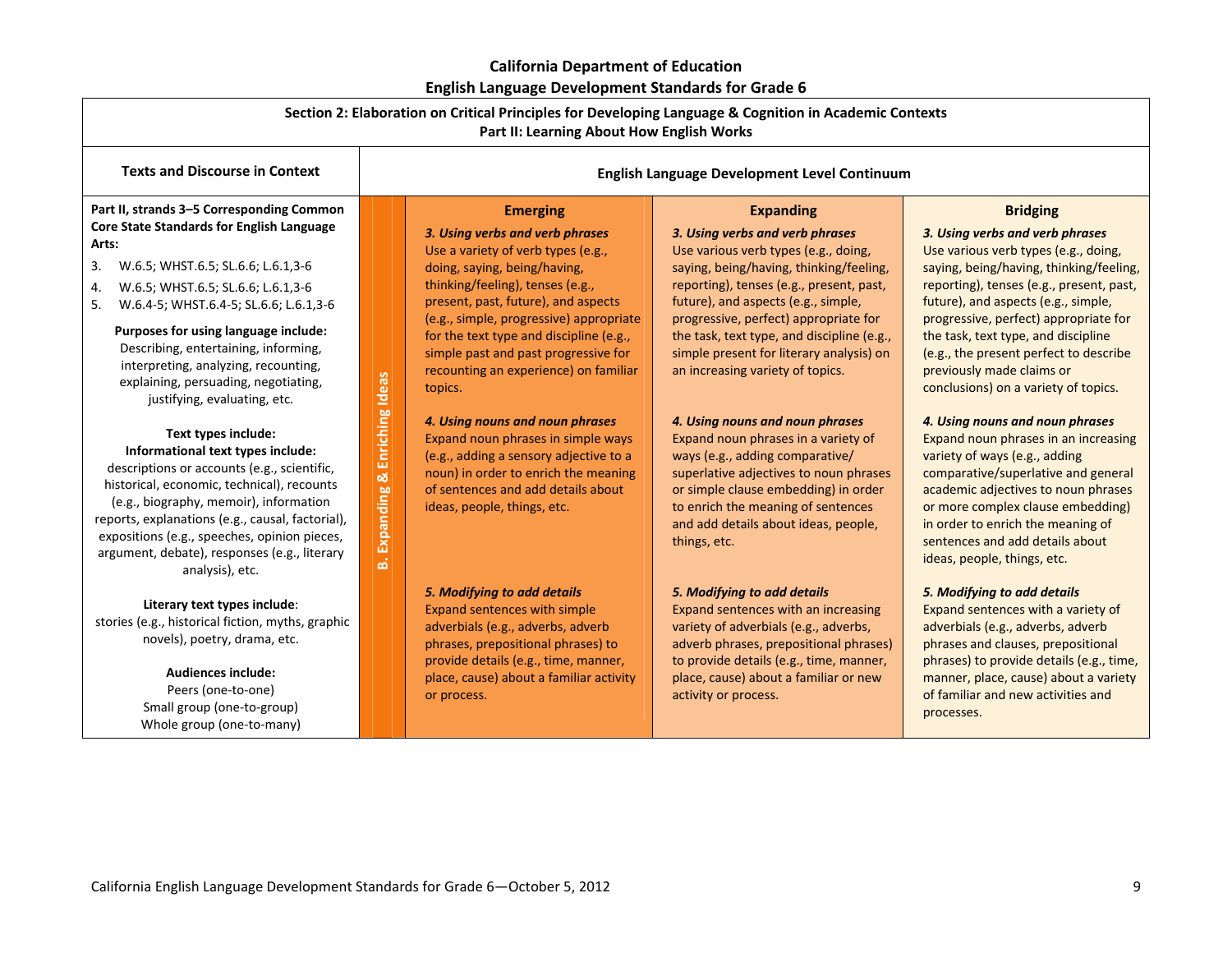| Section 2: Elaboration on Critical Principles for Developing Language & Cognition in Academic Contexts<br>Part II: Learning About How English Works                                                                                                                                                                                                                                                                                                                              |                               |                                                                                                                                                                                                                                                                                                                                                                                      |                                                                                                                                                                                                                                                                                                                                                                                                                                                                  |                                                                                                                                                                                                                                                                                                                                                                                                                                                                                                                                                         |
|----------------------------------------------------------------------------------------------------------------------------------------------------------------------------------------------------------------------------------------------------------------------------------------------------------------------------------------------------------------------------------------------------------------------------------------------------------------------------------|-------------------------------|--------------------------------------------------------------------------------------------------------------------------------------------------------------------------------------------------------------------------------------------------------------------------------------------------------------------------------------------------------------------------------------|------------------------------------------------------------------------------------------------------------------------------------------------------------------------------------------------------------------------------------------------------------------------------------------------------------------------------------------------------------------------------------------------------------------------------------------------------------------|---------------------------------------------------------------------------------------------------------------------------------------------------------------------------------------------------------------------------------------------------------------------------------------------------------------------------------------------------------------------------------------------------------------------------------------------------------------------------------------------------------------------------------------------------------|
| <b>Texts and Discourse in Context</b>                                                                                                                                                                                                                                                                                                                                                                                                                                            |                               |                                                                                                                                                                                                                                                                                                                                                                                      | English Language Development Level Continuum                                                                                                                                                                                                                                                                                                                                                                                                                     |                                                                                                                                                                                                                                                                                                                                                                                                                                                                                                                                                         |
| Part II, strands 6-7 Corresponding Common<br>Core State Standards for English Language<br>Arts:<br>W.6.1-5; WHST.6.1-2,4-5; SL.6.4,6;<br>6.<br>$L.6.1, 3-6$<br>7. W.6.1-5; WHST.6.1-2,4-5; SL.6.4,6;<br>$L.6.1, 3-6$<br>Purposes for using language include:<br>Describing, entertaining, informing,<br>interpreting, analyzing, recounting,<br>explaining, persuading, negotiating,<br>justifying, evaluating, etc.<br>Text types include:<br>Informational text types include: | Connecting & Condensing Ideas | <b>Emerging</b><br><b>6. Connecting ideas</b><br>Combine clauses in a few basic ways<br>to make connections between and<br>join ideas (e.g., creating compound<br>sentences using and, but, so).                                                                                                                                                                                     | <b>Expanding</b><br><b>6. Connecting ideas</b><br>Combine clauses in an increasing<br>variety of ways (e.g., creating<br>compound and complex sentences) to<br>make connections between and join<br>ideas, for example, to express a reason<br>(e.g., He stayed at home on Sunday to<br>study for Monday's exam) or to make a<br>concession (e.g., She studied all night<br>even though she wasn't feeling well).                                                | <b>Bridging</b><br><b>6. Connecting ideas</b><br>Combine clauses in a wide variety of<br>ways (e.g., creating compound and<br>complex sentences) to make<br>connections between and join ideas,<br>for example, to express a reason (e.g.,<br>He stayed at home on Sunday to study<br>for Monday's exam), to make a<br>concession (e.g., She studied all night<br>even though she wasn't feeling well),<br>or to link two ideas that happen at<br>the same time (e.g., The students<br>worked in groups while their teacher<br>walked around the room). |
| descriptions or accounts (e.g., scientific,<br>historical, economic, technical), recounts<br>(e.g., biography, memoir), information<br>reports, explanations (e.g., causal, factorial),<br>expositions (e.g., speeches, opinion pieces,<br>argument, debate), responses (e.g., literary<br>analysis), etc.<br>Literary text types include:<br>stories (e.g., historical fiction, myths, graphic<br>novels), poetry, drama, etc.<br>Audiences include:                            | ان                            | 7. Condensing ideas<br>Condense ideas in simple ways (e.g.,<br>by compounding verbs, adding<br>prepositional phrases, or through<br>simple embedded clauses or other<br>ways of condensing as in, This is a<br>story about a girl. The girl changed the<br>world. $\rightarrow$ This is a story about a girl<br>who changed the world.) to create<br>precise and detailed sentences. | 7. Condensing ideas<br>Condense ideas in an increasing variety<br>of ways (e.g., through various types of<br>embedded clauses and other ways of<br>condensing, as in, Organic vegetables<br>are food. They're made without<br>chemical fertilizers. They're made<br>without chemical insecticides. $\rightarrow$<br>Organic vegetables are foods that are<br>made without chemical fertilizers or<br>insecticides.) to create precise and<br>detailed sentences. | 7. Condensing ideas<br>Condense ideas in a variety of ways<br>(e.g., through various types of<br>embedded clauses, ways of<br>condensing, and nominalization as in,<br>They destroyed the rainforest. Lots of<br>animals <i>died</i> . $\rightarrow$ The <i>destruction</i> of<br>the rainforest led to the death of<br>many animals.) to create precise and<br>detailed sentences.                                                                                                                                                                     |
| Peers (one-to-one)<br>Small group (one-to-group)<br>Whole group (one-to-many)                                                                                                                                                                                                                                                                                                                                                                                                    |                               |                                                                                                                                                                                                                                                                                                                                                                                      |                                                                                                                                                                                                                                                                                                                                                                                                                                                                  |                                                                                                                                                                                                                                                                                                                                                                                                                                                                                                                                                         |